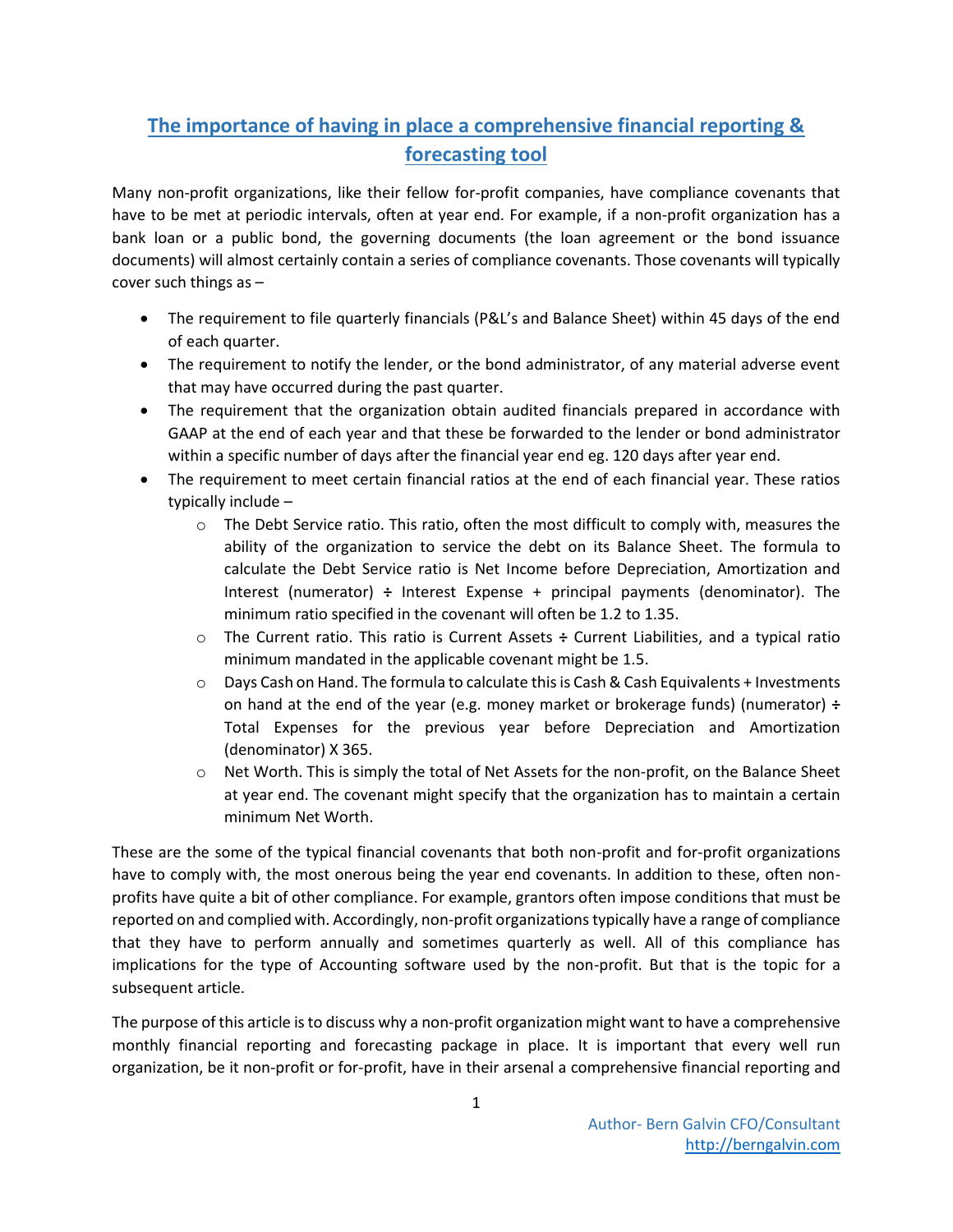forecasting tool. To persuade the reader of the truth of this proposition, we're going to walk through a couple of real-world scenarios, situations that occur every day in organizations across the country.

Let's assume we are a non-profit organization, and that we have a \$500,000 loan from a local bank. The loan document has all of the covenants mentioned above. Our non-profit operates on a June 30 year end. Our loan covenants require a minimum Debt Service ratio of 1.3 at year end, a current ratio of 1.4 at year end, a minimum Net Worth (ie. Net Assets in non-profit parlance) of \$2.5M, and a minimum of 150 days for the Days Cash on Hand covenant.

We're going to explore two scenarios. In one scenario our non-profit has a good monthly financial reporting and forecasting package in place. In the other scenario it doesn't.

At December 30, halfway through our financial year, we become aware that our largest grantor is cutting the amount of the grant of \$1M that he normally provides to us each year, by 50% i.e. we're getting \$500,000 for the year instead of \$1M. We've already received the \$500,000 in our first half; thus, no additional \$500,000 will be forthcoming in the second half of our year.

In our non-profit with the monthly financial reporting and forecasting package in place, we will immediately put this piece of bad news into our reporting and forecasting model. Accordingly, our total year Revenue forecast will be \$500,000 less than we'd budgeted at the beginning of this financial year. We run our forecasting model with the revised total year Revenue number, and find that at the end of our financial year (6/30) we are likely to not be able to meet our 1.3 Debt Service covenant, because of this \$500,000 shortfall in expected total year Revenues. When we realize this, at December 30, we write to our loan officer and explain to him that we expect that we'll be in default of our Debt Service covenant at 6/30, in 6 months' time, because of an unanticipated Revenue shortfall. Put another way, our financial reporting and forecasting package allows us to anticipate a likely default 6 months before it will actually occur. The advance notice we've given our lender is not only appreciated; it affords him time to notify his superiors of this likelihood, and respond to us in a considered fashion, well in advance of this default actually occurring. It also communicates to our loan officer the message that we're anticipating what our situation will be well into the future. Our loan officer thanks us for notifying him in advance, and tells us he has organized a waiver of this covenant, should we end up not making the 1.3 covenant minimum.

Now let's look at the same set of circumstances, except that our non-profit does not have in place a financial reporting & forecasting package. The lack of this package means that we don't know whether the Revenue shortfall that we learned about in December is likely to cause us to default on our Debt Service covenant at the end of our financial year. So we don't write to our loan officer. We proceed through the rest of our financial year and at the end of it we discover that we didn't make our Debt Service ratio. We are in default. At this point we have to write to our loan officer and request a waiver of this default. Our loan officer has limited time to react, and the default has already occurred. He might decide to accelerate the loan because of the default, rather than providing us with a waiver. Even if he does provide us with a waiver, our auditors are likely to insist that our default be disclosed in our year end published financials. This in turn may adversely impact our grants in the subsequent year because grantors will read our financials and discover this default. None of the consequences that flow from this are likely to be good.